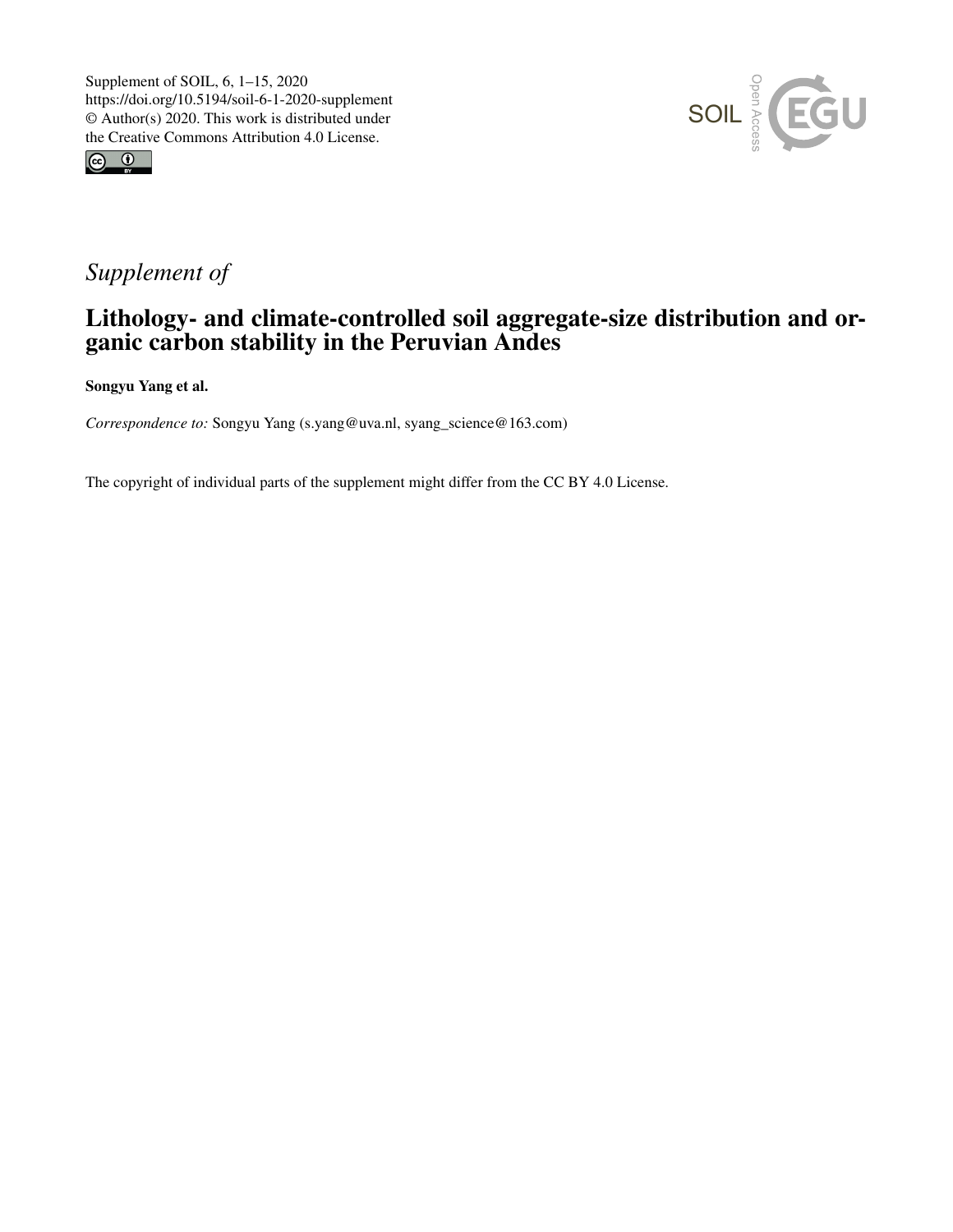## **Supplement:**

| Site            | Horizon                          | Depth    | $\mathsf{C}$ | N            | pH           | <b>MWD</b>   | Gravels<br>in LM | W <sub>5</sub> | W <sub>4</sub> | W <sub>3</sub> | W <sub>2</sub> | W1         | C <sub>5</sub> | C <sub>4</sub> | C <sub>3</sub> | C <sub>2</sub> | C <sub>1</sub> | N <sub>5</sub> | N <sub>4</sub> | N <sub>3</sub> | N <sub>2</sub> | N1           |
|-----------------|----------------------------------|----------|--------------|--------------|--------------|--------------|------------------|----------------|----------------|----------------|----------------|------------|----------------|----------------|----------------|----------------|----------------|----------------|----------------|----------------|----------------|--------------|
|                 |                                  | cm       | %            | %            |              | mm           | %                | %              | %              | $\%$           | %              | %          | %              | %              | %              | %              | %              | %              | %              | %              | %              | %            |
| Wet (Cajamarca) |                                  |          |              |              |              |              |                  |                |                |                |                |            |                |                |                |                |                |                |                |                |                |              |
| LS1             | $A_{h1}$                         | 20       | 12.51        | 1.10         | 6.17         | 4.22         | 0.00             | 29.2           | 18.6           | 43.5           | 7.9            | 0.7        | 11.94          | 11.73          | 12.25          | 13.59          | 12.23          | 1.06           | 1.05           | 1.06           | 1.24           | 1.07         |
|                 | $A_{h2}$                         | 37       | 7.20         | 0.64         | 6.07         | 6.42         | 0.75             | 51.6           | 20.2           | 26.2           | $2.0\,$        | 0.0        | 6.67           | 8.39           | 8.05           | 9.37           | 10.58          | 0.61           | 0.74           | 0.72           | 0.83           | 0.87         |
|                 | $B_t$                            | 57       | 3.73         | 0.40         | 6.22         | 7.99         | 18.91            | 68.9           | 17.4           | 13.2           | $0.5\,$        | 0.0        | 3.96           | 4.53           | 5.19           | 7.38           | 6.91           | 0.40           | 0.46           | 0.50           | 0.68           | 0.64         |
| LS <sub>2</sub> | $A_{h1}$                         | 14       | 14.84        | 1.21         | 5.25         | 5.33         | 0.29             | 41.1           | 20.4           | 25.2           | 8.9            | 4.1        | 14.22          | 14.25          | 14.66          | 15.42          | 11.64          | 1.15           | 1.18           | 1.18           | 1.27           | 0.95         |
|                 | $A_{h2}$                         | 40       | 12.65        | 1.01         | 5.50         | 4.80         | 0.00             | 34.4           | 24.0           | 29.5           | 9.2            | 2.9        | 12.15          | 12.46          | 12.60          | 13.58          | 10.58          | 0.95           | 1.00           | 1.01           | 1.11           | 0.87         |
|                 | $A_{h3}$                         | 55       | 7.67         | 0.60         | 5.98         | 6.37         | 0.00             | 50.7           | 22.3           | 23.4           | 3.4            | 0.2        | 7.44           | 8.24           | 8.34           | 9.26           | 7.22           | 0.57           | 0.65           | 0.67           | 0.73           | 0.58         |
|                 | $B_{tg}$                         | 66       | 2.41         | 0.24         | 6.49         | 8.72         | 18.43            | 77.1           | 15.6           | 7.1            | 0.2            | 0.0        | 2.11           | 2.44           | 2.90           | 3.69           | 2.67           | 0.22           | 0.24           | 0.27           | 0.33           | 0.24         |
| LS3             | $\rm A_p$                        | 12       | 12.63        | 1.01         | 5.57         | 5.64         | 0.00             | 44.8           | 16.3           | 31.4           | 6.0            | 1.3        | 12.21          | 11.66          | 12.43          | 13.25          | 12.40          | 0.99           | 0.97           | 0.99           | 1.10           | 1.05         |
|                 | $A_{h2}$                         | 37<br>47 | 7.47<br>4.59 | 0.57<br>0.34 | 6.42<br>6.84 | 4.97<br>7.66 | 0.00<br>0.14     | 36.1<br>65.3   | 22.4<br>18.2   | 34.3<br>14.7   | 6.1<br>1.6     | 1.0<br>0.3 | 7.52<br>4.55   | 7.32<br>5.12   | 7.17<br>4.81   | 7.78<br>5.19   | 8.25<br>5.99   | 0.57<br>0.32   | 0.57<br>0.37   | 0.55<br>0.35   | 0.63<br>0.40   | 0.65<br>0.45 |
|                 | $A_{h3}$                         | 60       | 2.37         | 0.20         | 6.97         | 8.30         | 0.62             | 73.7           | 11.6           | 13.6           | 1.1            | 0.0        | 1.98           | 2.98           | 3.17           | 3.59           | 4.27           | 0.18           | 0.23           | 0.25           | 0.27           | 0.34         |
| AS1             | $\mathbf{B}_{\text{tg}}$         | 20       | 3.30         | 0.28         | 4.99         | 3.76         | 11.16            | 29.2           | 7.9            | 34.0           | 23.2           | 5.6        | 3.77           | 3.70           | 2.32           | 4.48           | 6.78           | 0.30           | 0.30           | 0.18           | 0.39           | 0.60         |
|                 | $\mathbf{A}_{\rm p}$<br>$A_{h2}$ | 45       | 3.46         | 0.29         | 4.90         | 4.00         | 4.96             | 29.3           | 14.8           | 34.1           | 17.0           | 4.8        | 3.83           | 3.79           | 2.82           | 4.19           | 7.48           | 0.32           | 0.32           | 0.25           | 0.36           | 0.65         |
|                 | $A_{h3}$                         | 68       | 2.97         | 0.26         | 5.00         | 3.80         | 17.00            | 26.4           | 16.1           | 39.3           | 14.0           | 4.2        | 3.06           | 2.83           | 2.21           | 3.47           | 5.93           | 0.25           | 0.24           | 0.19           | 0.30           | 0.55         |
| AS <sub>2</sub> | $A_p$                            | 20       | 9.24         | 0.67         | 5.03         | 2.89         | 9.14             | 18.4           | 13.9           | 39.2           | 21.1           | 7.0        | 9.82           | 9.70           | 7.53           | 8.77           | 14.28          | 0.68           | 0.69           | 0.52           | 0.63           | 1.01         |
|                 | $A_{h2}$                         | 45       | 7.38         | 0.52         | 4.96         | 2.93         | 18.10            | 17.7           | 15.9           | 42.8           | 19.3           | 4.3        | 8.01           | 7.52           | 6.81           | 9.24           | 12.68          | 0.56           | 0.52           | 0.47           | 0.68           | 0.88         |
| AS3             | $A_{h1}$                         | 15       | 9.38         | 0.66         | 5.54         | 3.79         | 9.26             | 24.4           | 23.9           | 32.8           | 14.1           | 4.4        | 10.83          | 9.83           | 8.34           | 10.43          | 12.28          | 0.78           | 0.68           | 0.58           | 0.74           | 0.91         |
|                 | $A_{h2}$                         | 35       | 5.90         | 0.43         | 5.26         | 3.08         | 43.10            | 18.6           | 19.4           | 37.7           | 17.3           | 6.9        | 7.15           | 5.67           | 5.16           | 7.95           | 10.01          | 0.52           | 0.42           | 0.37           | 0.60           | 0.72         |
|                 | Dry (Carhuaz)                    |          |              |              |              |              |                  |                |                |                |                |            |                |                |                |                |                |                |                |                |                |              |
| LS1             | $A_{h1}$                         | 22       | 3.62         | 0.33         | 5.21         | 3.72         | 8.95             | 21.8           | 28.9           | 35.6           | 9.8            | 3.6        | 4.35           | 3.59           | 3.87           | 3.27           | 3.85           | 0.39           | 0.34           | 0.34           | 0.32           | 0.37         |
|                 | $A_{h2}$                         | 42       | 2.34         | 0.25         | 5.11         | 5.99         | 7.18             | 48.8           | 16.9           | 23.7           | 8.1            | 2.5        | 2.15           | 2.33           | 2.39           | 2.43           | 2.60           | 0.26           | 0.27           | 0.27           | 0.27           | 0.28         |
|                 | $B_t$                            | 56       | 1.99         | 0.24         | 5.02         | 7.35         | 10.48            | 63.4           | 13.9           | 17.9           | 4.0            | 0.9        | 1.82           | 1.96           | 1.95           | 2.05           | 2.61           | 0.27           | 0.25           | 0.26           | 0.25           | 0.30         |
| LS <sub>2</sub> | $A_{h1}$                         | 21       | 2.95         | 0.32         | 5.85         | 6.18         | 9.53             | 49.1           | 22.0           | 22.5           | 5.0            | 1.3        | 2.86           | 3.07           | 3.11           | 3.01           | 3.82           | 0.33           | 0.34           | 0.35           | 0.34           | 0.44         |
|                 | $A_{h2}$                         | 34       | 1.39         | 0.20         | 5.58         | 6.72         | 7.13             | 55.3           | 19.3           | 20.5           | 3.7            | 1.1        | 1.22           | 1.35           | 1.34           | 1.45           | 1.92           | 0.21           | 0.21           | 0.22           | 0.20           | 0.27         |
|                 | $\mathbf{B}_{\text{tg}}$         | 54       | 0.77         | 0.17         | 5.74         | 7.70         | 0.00             | 66.2           | 17.0           | 13.7           | 2.3            | 0.8        | 0.64           | 0.71           | 0.72           | 0.94           | 1.01           | 0.17           | 0.18           | 0.17           | 0.19           | 0.20         |
| LS3             | $A_{h1}$                         | 21       | 4.29         | 0.40         | 5.02         | 5.00         | 6.89             | 37.2           | 21.2           | 30.0           | 9.0            | 2.4        | 3.98           | 3.77           | 4.69           | 4.67           | 4.70           | 0.39           | 0.37           | 0.44           | 0.45           | 0.48         |
|                 | $A_{h2}$                         | 42       | 2.62         | 0.27         | 4.95         | 4.43         | 15.21            | 29.9           | 25.4           | 34.6           | 7.7            | 2.4        | 2.79           | 2.60           | 2.71           | 2.58           | 3.48           | 0.31           | 0.29           | 0.28           | 0.26           | 0.38         |
|                 | $A_{h3}$                         | 62       | 2.05         | 0.24         | 5.11         | 4.52         | 11.89            | 28.6           | 33.6           | 30.2           | 5.8            | 1.8        | 2.03           | 2.02           | 2.05           | 2.11           | 2.70           | 0.25           | 0.26           | 0.24           | 0.26           | 0.31         |
|                 | $B_{tg}$                         | 73       | 1.69         | 0.22         | 5.25         | 4.44         | 22.56            | 28.3           | 30.7           | 34.1           | 5.4            | 1.4        | 1.72           | 1.74           | 1.74           | 2.09           | 2.27           | 0.23           | 0.23           | 0.22           | 0.25           | 0.30         |
| AS1             | $A_{h1}$                         | 19       | 7.27         | 0.54         | 5.49         | 1.62         | 57.95            | 7.3            | 9.2            | 43.1           | 27.5           | 12.8       | 7.18           | 6.97           | 5.62           | 7.69           | 8.97           | 0.46           | 0.51           | 0.43           | 0.63           | 0.76         |
|                 | $A_{h2}$                         | 44       | 6.66         | 0.48         | 5.26         | 2.43         | 44.45            | 14.4           | 12.6           | 38.8           | 21.2           | 12.9       | 6.32           | 5.25           | 4.41           | 6.26           | 8.93           | 0.47           | 0.40           | 0.33           | 0.49           | 0.70         |
| AS <sub>2</sub> | $A_{h1}$                         | 10       | 4.62         | 0.32         | 5.63         | 2.03         | 55.76            | 8.3            | 15.3           | 51.6           | 20.8           | 3.6        | 5.83           | 5.41           | 5.96           | 5.74           | 6.45           | 0.40           | 0.38           | 0.38           | 0.42           | 0.50         |
|                 | AC                               | 15       | 1.98         | 0.14         | 5.82         | 1.20         | 80.25            | 1.0            | 9.6            | 64.9           | 18.5           | 6.0        | 2.69           | 2.52           | 1.93           | 2.80           | 4.69           | 0.20           | 0.19           | 0.14           | 0.20           | 0.35         |
|                 | $2A_{bh}$                        | 60       | 4.40         | 0.31         | 5.24         | 2.90         | 31.46            | 16.3           | 16.8           | 50.9           | 13.6           | 2.3        | 5.40           | 4.31           | 4.10           | 5.66           | 6.41           | 0.38           | 0.30           | 0.29           | 0.42           | 0.49         |
| AS3             | $A_{h1}$                         | 19       | 4.81         | 0.32         | 4.83         | 1.90         | 33.58            | 10.9           | 4.2            | 50.2           | 24.2           | 10.0       | 6.27           | 5.60           | 5.63           | 4.29           | 8.96           | 0.42           | 0.33           | 0.35           | 0.31           | 0.65         |
|                 | $A_{h2}$                         | 50       | 4.40         | 0.30         | 4.78         | 1.01         | 77.88            | 1.6            | 6.7            | 49.8           | 27.9           | 13.7       | 7.11           | 5.17           | 6.98           | 5.04           | 8.24           | 0.47           | 0.35           | 0.43           | 0.37           | 0.63         |

LS: limestone soil, AS: acid igneous rock soil, Wet: the wet site, Dry: the dry site, MWD: mean weight diameter, LM: large macroaggregates (>2 mm), W: weight percentage, C: organic carbon content, *N: nitrogen content, -5: fractions >5 mm, -4: fraction 2-5 mm, -3: fraction 0.25-2 mm, -2: fraction 0.063-0.25 mm, -1: fraction <0.063 mm.*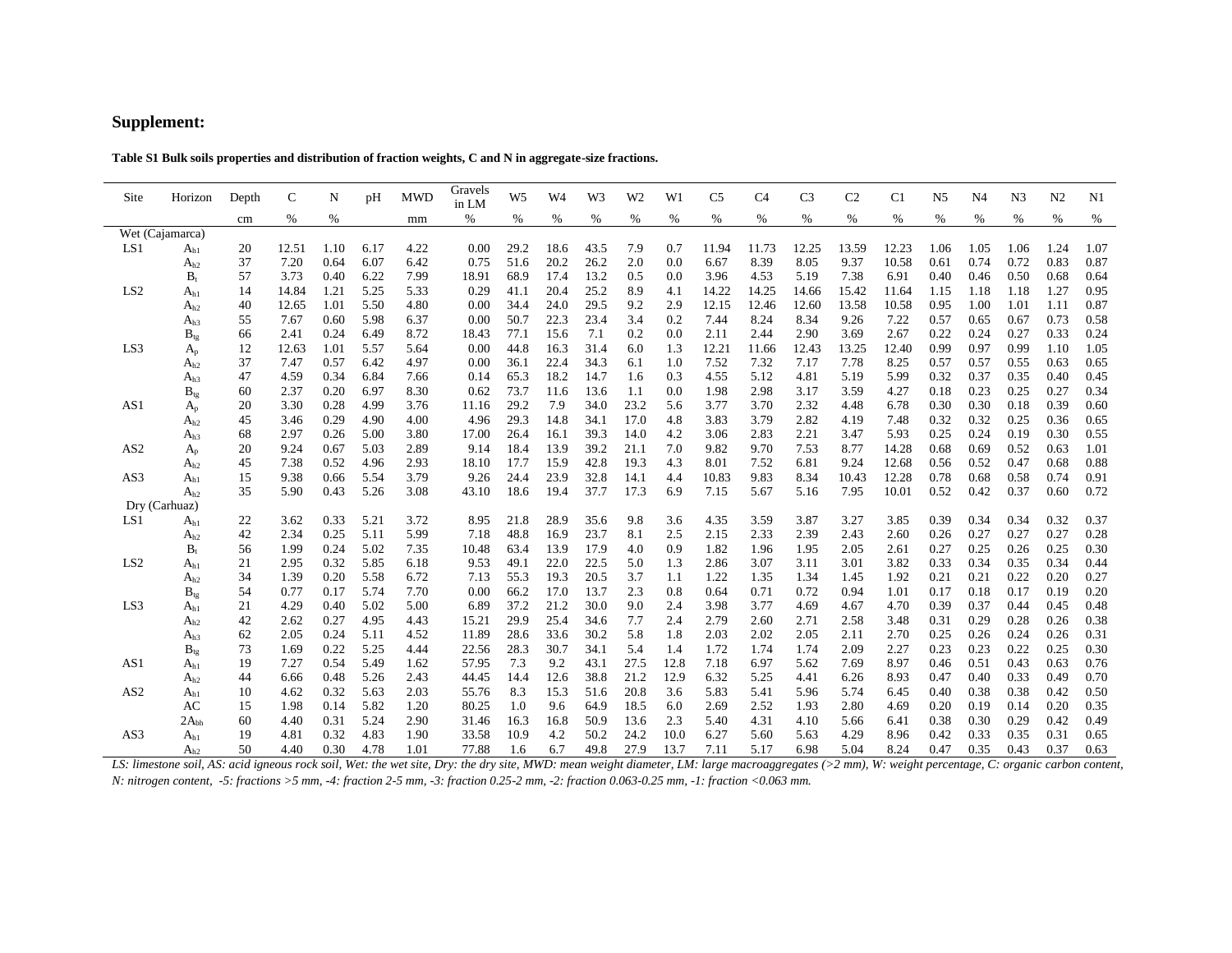**Table S2 SOC concentrations and bulk densities every 10 cm.**

| Depth   | SOC content | <b>Bulk</b> density | <b>Bulk</b> density     | Depth   | SOC content | <b>Bulk</b> density | <b>Bulk</b> density     | Depth   | SOC content | <b>Bulk</b> density | <b>Bulk</b> density     |  |  |
|---------|-------------|---------------------|-------------------------|---------|-------------|---------------------|-------------------------|---------|-------------|---------------------|-------------------------|--|--|
|         |             |                     | corrected for<br>stones |         |             |                     | corrected for<br>stones |         |             |                     | corrected for<br>stones |  |  |
| cm      | $\%$        | $g \text{ cm}^{-1}$ | $g \text{ cm}^{-1}$     | cm      | $\%$        | $g \text{ cm}^{-1}$ | $g$ cm <sup>-1</sup>    | cm      | %           | $g \text{ cm}^{-1}$ | $g \text{ cm}^{-1}$     |  |  |
| Wet-LS1 |             |                     |                         | Wet-LS2 |             |                     |                         | Wet-LS3 |             |                     |                         |  |  |
| 10      | 14.69       | 0.51                | 0.51                    | 10      | 13.72       | 0.75                | 0.75                    | 10      | 11.33       | 0.71                | 0.71                    |  |  |
| 20      | 13.46       | 0.58                | 0.58                    | 20      | 14.41       | 0.78                | 0.78                    | 20      | 9.56        | 0.78                | 0.78                    |  |  |
| 30      | 10.18       | 0.76                | 0.75                    | 30      | 11.43       | 0.84                | 0.84                    | 30      | 9.33        | 0.76                | 0.75                    |  |  |
| 40      | 6.48        | 0.89                | 0.88                    | 40      | 8.99        | 0.87                | 0.87                    | 40      | 6.22        | 0.89                | 0.89                    |  |  |
| 50      | 5.29        | 1.02                | 1.01                    | 50      | 6.45        | 0.99                | 0.98                    | 50      | 4.31        | 1.06                | 1.05                    |  |  |
| 60      | 3.33        | 1.14                | 1.10                    | 60      | 3.28        | 1.19                | 0.70                    | 60      | 2.25        | 1.28                | 1.27                    |  |  |
|         |             |                     |                         | 70      | 1.00        | 1.37                | 1.32                    |         |             |                     |                         |  |  |
| Average | 8.91        | 0.82                | 0.81                    | Average | 8.47        | 0.97                | 0.89                    | Average | 7.17        | 0.91                | 0.91                    |  |  |
| Wet-AS1 |             |                     |                         | Wet-AS2 |             |                     |                         | Wet-AS3 |             |                     |                         |  |  |
| 10      | 3.84        | 1.16                | 1.09                    | 10      | 8.97        | 0.78                | 0.77                    | 10      | 9.57        | 0.73                | 0.71                    |  |  |
| 20      | 3.34        | 1.15                | 1.13                    | 20      | 8.81        | 0.75                | 0.75                    | 20      | 7.43        | 0.80                | 0.72                    |  |  |
| 30      | 3.93        | 1.09                | 1.09                    | 30      | 7.37        | 0.85                | 0.78                    | 30      | 5.70        | 0.87                | 0.82                    |  |  |
| 40      | 4.11        | 0.99                | 0.99                    | 40      | 4.97        | 0.83                | 0.65                    | $40\,$  | 5.14        | 0.84                | 0.77                    |  |  |
| 50      | 3.23        | 1.16                | 0.91                    | 50      | 0.95        | 1.05                | 0.50                    | 50      | 0.55        | 1.16                | 1.09                    |  |  |
| 60      | 2.74        | 1.08                | 1.01                    |         |             |                     |                         |         |             |                     |                         |  |  |
| 70      | 1.67        | 1.05                | 0.85                    |         |             |                     |                         |         |             |                     |                         |  |  |
| Average | 3.27        | 1.10                | 1.01                    | Average | 6.21        | 0.85                | 0.69                    | Average | 5.68        | 0.88                | 0.82                    |  |  |
| Dry-LS1 |             |                     |                         | Dry-LS2 |             |                     |                         | Dry-LS3 |             |                     |                         |  |  |
| 10      | 4.95        | 0.96                | 0.94                    | 10      | 4.08        | 1.08                | 0.97                    | 10      | 5.05        | 0.95                | 0.92                    |  |  |
| 20      | 2.56        | 1.01                | 0.97                    | 20      | 2.14        | 1.07                | 1.02                    | 20      | 3.34        | 1.08                | 1.05                    |  |  |
| 30      | 2.32        | 0.99                | 0.96                    | 30      | 1.51        | 1.16                | 1.09                    | 30      | 2.78        | 1.09                | 1.05                    |  |  |
| 40      | 2.17        | 1.08                | 1.08                    | 40      | 0.99        | 1.29                | 1.21                    | 40      | 2.38        | 1.07                | 1.03                    |  |  |
| 50      | 1.96        | 1.04                | 1.01                    | 50      | 0.57        | 1.28                | 1.28                    | 50      | 2.11        | 1.11                | 1.08                    |  |  |
| 60      | 1.47        | 1.22                | 1.19                    | 60      | 0.66        | 1.25                | 1.25                    | 60      | 2.09        | 1.16                | 1.09                    |  |  |
|         |             |                     |                         |         |             |                     |                         | 70      | 1.69        | 1.19                | 1.15                    |  |  |
| Average | 2.57        | 1.05                | 1.03                    | Average | 1.66        | 1.19                | 1.14                    | Average | 2.78        | 1.09                | 1.05                    |  |  |
| Dry-AS1 |             |                     |                         | Dry-AS2 |             |                     |                         | Dry-AS3 |             |                     |                         |  |  |
| 10      | 6.88        | 0.74                | 0.48                    | 10      | 5.19        | 0.73                | 0.68                    | 10      | 4.88        | 0.99                | 0.85                    |  |  |
| 20      | 5.46        | 0.87                | 0.64                    | 20      | 2.78        | 1.13                | 0.89                    | 20      | 4.77        | 0.70                | 0.62                    |  |  |
| 30      | 5.37        | 0.78                | 0.74                    | 30      | 3.48        | 1.04                | 0.74                    | 30      | 4.88        | 0.72                | 0.69                    |  |  |
| 40      | 2.29        | 0.96                | 0.75                    | 40      | 4.31        | 0.81                | 0.73                    | 40      | 5.45        | 0.78                | 0.69                    |  |  |
| 50      | 0.91        | 1.21                | 1.18                    | 50      | 4.08        | 0.84                | 0.78                    | 50      | 4.48        | 1.09                | 0.77                    |  |  |
| 60      | 0.98        | 1.28                | 1.25                    | 60      | 4.59        | 1.03                | 0.77                    |         |             |                     |                         |  |  |
|         |             |                     |                         | 70      | 0.51        | 1.59                | 1.25                    |         |             |                     |                         |  |  |
| Average | 3.65        | 0.97                | 0.84                    | Average | 3.56        | 1.03                | 0.83                    | Average | 4.89        | 0.86                | 0.72                    |  |  |

*Wet: the wet site, Dry: the dry stie, LS: limestone soil, AS: acidic igneous bedrock soils*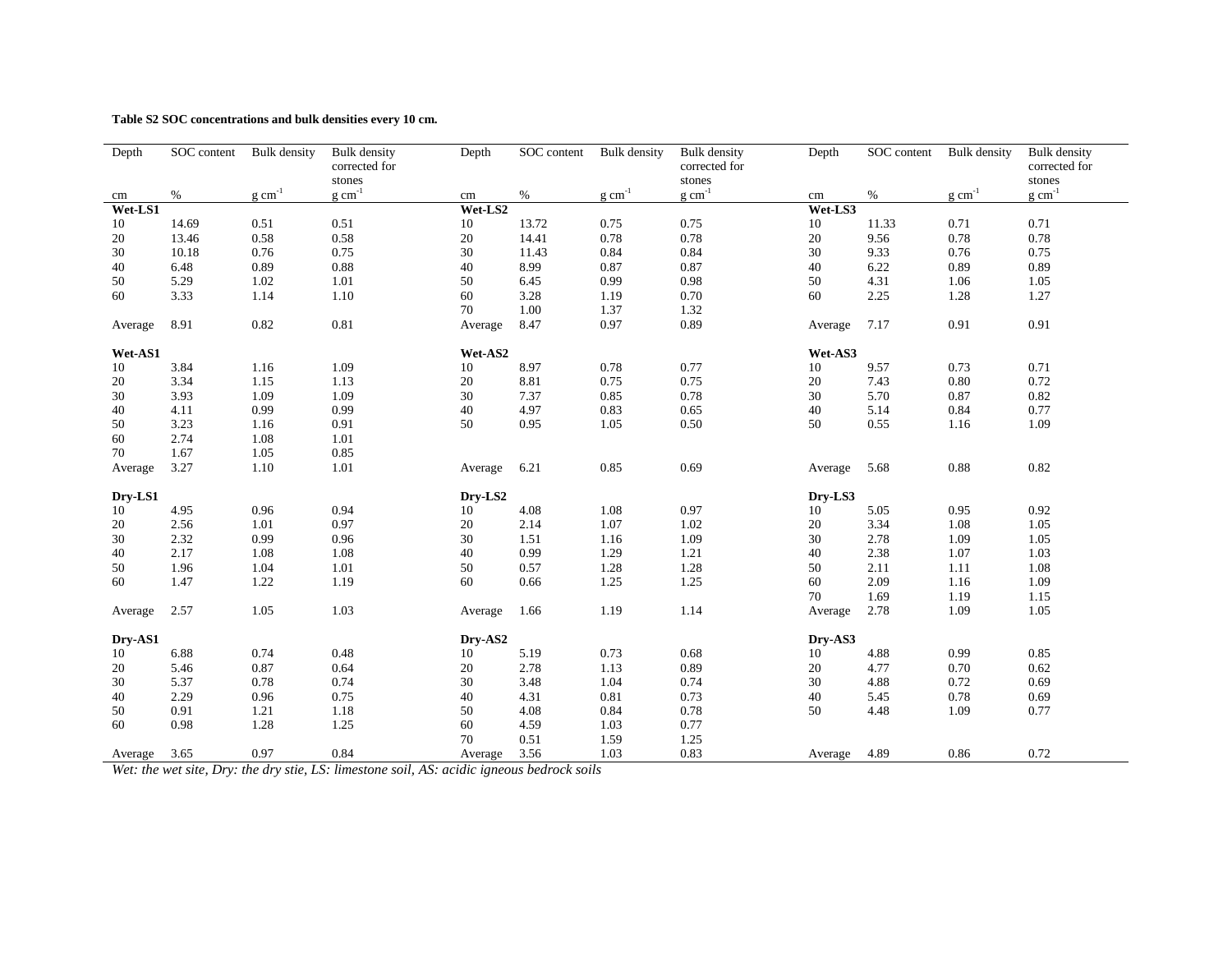

Fig. S1 Mean weight diameters (MWD) of soil horizons and properties of aggregate size fractions. N=3 for each horizon. Arrows indicate decreasing aggregate sizes. Wet: the wet site, Dry: the dry site, LS: limestone soil, AS: acid igneous rock soil, A: A horizons, B: B horizons, fraction OC content: organic carbon contents of aggregate-size fractions.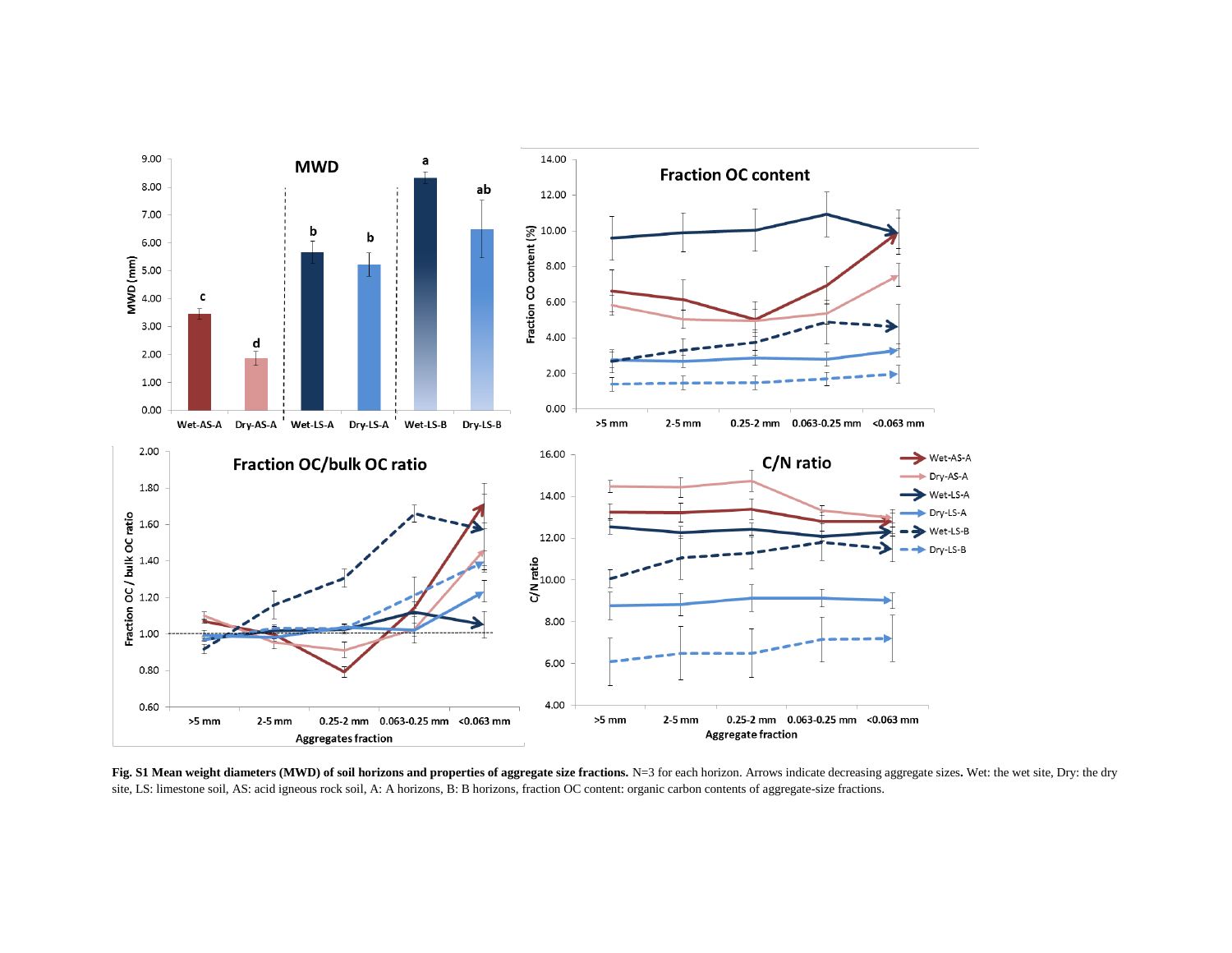

**Fig. S2 Relative abundances of α, ω-dioic acids (DA), ω-hydroxyl alkanoic acid (ω-HA) and long-chain fatty acids (FA) in aggregate fractions before the incubation.** Pyrolysis-gas chromatography / mass spectrometry (GC/MS) was applied to estimate the molecular composition of the soil organic matter. Briefly, milled soil samples were hydrolyzed and methylated using tetramethyl-ammonium hydroxide (25 % in water). Afterward, a Curie-point pyrolyzer was used for sample pyrolysis. Helium was used as the carrier gas. Initial temperature was kept at 40 °C for 1 min, followed by heating at the rate of  $7 \text{ °C}$  min<sup>-1</sup> until 320  $\text{ °C}$  sustaining for 15 min. The products of the pyrolysis were analyzed by the GC/MS system. Relative abundance of each compound was calculated as the peak area of the compound divided by the sum of peak areas of all identified compounds. Wet: the wet site, Dry: the dry site, LS: limestone soil, AS: acid igneous rock soil, A: A horizons, B: B horizons, LM: large macroaggregates ( $>2$  mm), SM: small macroaggregates (0.25-2 mm).